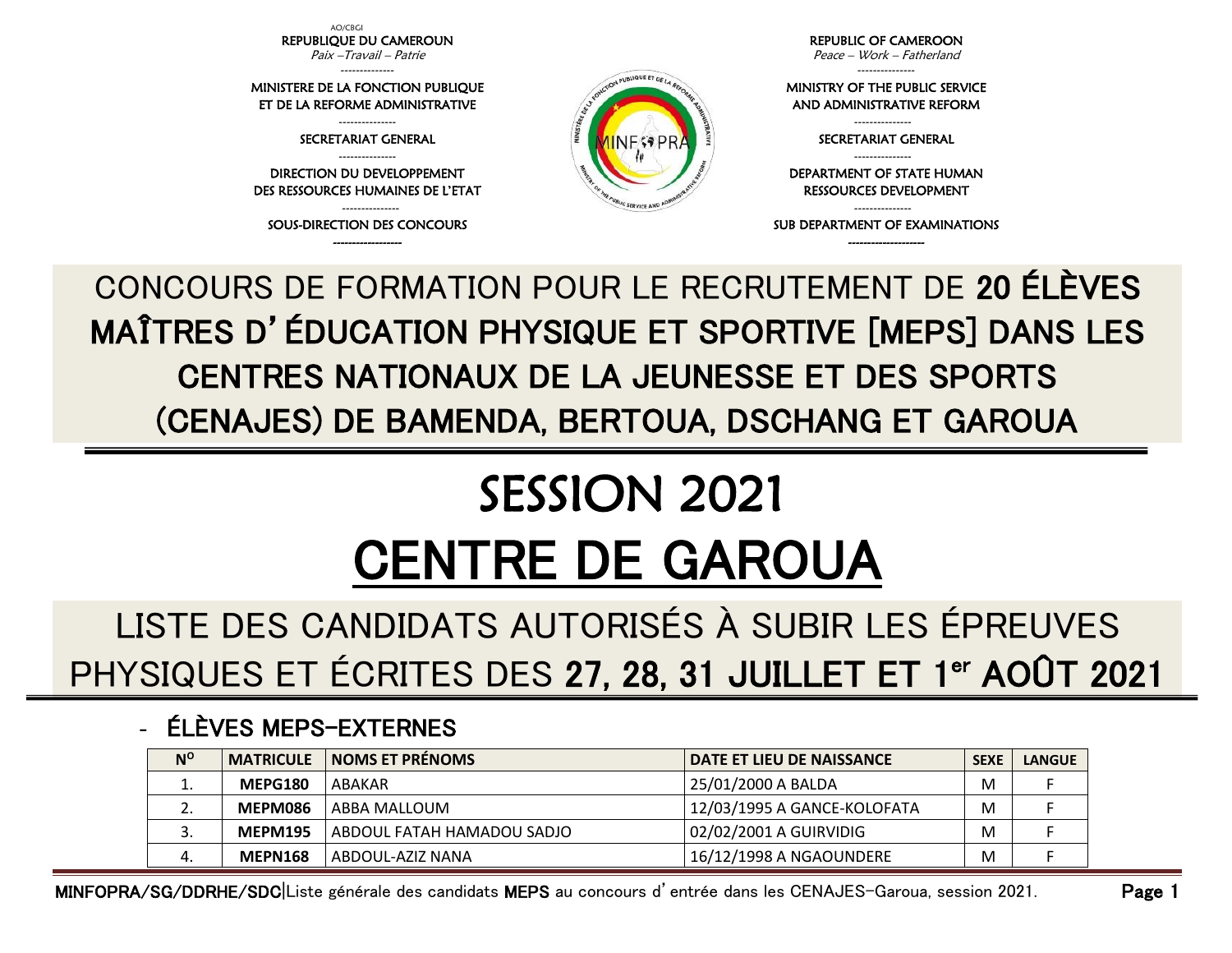| 5.  | <b>MEPN017</b> | ADAMA NDONG AGNES                 | 18/11/1990 A NGAOUNDERE      | F  | F            |
|-----|----------------|-----------------------------------|------------------------------|----|--------------|
| 6.  | <b>MEPN018</b> | ADIDJA DJIBELA IYA CHERYL         | 25/11/1990 A MALARBA BEKA    | F  | F            |
| 7.  | MEPG074        | <b>AHMON BENOIT</b>               | 11/07/1994 A PALAR-MAROUA    | M  | F            |
| 8.  | <b>MEPM098</b> | ALI ALI ALI                       | 02/10/1995 A MOZOGO          | M  | F            |
| 9.  | <b>MEPG175</b> | <b>ALLAMINE ABALIOU</b>           | 31/07/1999 A GOULFEY         | M  | F            |
| 10. | <b>MEPN134</b> | AMINATOU OUMAROU                  | 13/05/1997 A MBE             | F  | F            |
| 11. | <b>MEPG142</b> | <b>AMINOU ABBA</b>                | 10/10/1997 A TOUBORO         | M  | F            |
| 12. | <b>MEPM218</b> | ASMA'OU VALDIRA BOUBA             | 16/11/2003 A MAROUA          | F  | $\mathsf{F}$ |
| 13. | <b>MEPM100</b> | <b>ASSANE ABOUNA MATHIAS</b>      | 17/11/1995 A KAIKAI          | M  | F            |
| 14. | <b>MEPM144</b> | ASSIKA ABIGAIL                    | 16/10/1997 A DJARENGOL-KODEK | F  | F            |
| 15. | <b>MEPN036</b> | <b>BADI URBAIN</b>                | 19/12/1991 A MBE             | M  | F            |
| 16. | <b>MEPM103</b> | <b>BORIS EMMANUEL</b>             | 15/12/1995 A MOKOLO          | M  | F            |
| 17. | <b>MEPM207</b> | <b>BOUBAKARI BOUBA</b>            | 22/04/2002 A MAROUA          | M  | F            |
| 18. | <b>MEPG117</b> | <b>BOUBAKARY YANG KODJI</b>       | 17/09/1996 A LDIRI           | M  | F            |
| 19. | <b>MEPG152</b> | <b>BOUBAKARY YOUGOUDA</b>         | 03/02/1998 A MAROUA          | M  | F            |
| 20. | MEPG143        | DJORWE TAPWE AMOS                 | 11/10/1997 A GOLOMPOUI       | M  | F            |
| 21. | <b>MEPN139</b> | DOKA JEAN DANIEL                  | 14/07/1997 A DANKALE         | M  | F            |
| 22. | MEPG089        | EDZET DJEUPKEU EDOUARD            | 03/06/1995 A DOUALA          | M  | F            |
| 23. | <b>MEPG101</b> | FATOUMATA YAKOURA ADAMOU          | 22/11/1995 A POLI            | F  | F            |
| 24. | MEPG007        | <b>FAYCAL BEN MADI</b>            | 26/04/1990 A MORA            | M  | F            |
| 25. | <b>MEPN050</b> | <b>GOUADA ABEL</b>                | 10/03/1993 A DOUMROU         | M  | F            |
| 26. | <b>MEPM157</b> | <b>GOUDWA ELIE</b>                | 13/05/1998 A DJOUGOUMIA      | M  | F            |
| 27. | <b>MEPM102</b> | <b>HALLALA RICHARD</b>            | 29/11/1995 A YAGOUA          | M  | F            |
| 28. | MEPM076        | HAWA SADOU                        | 28/08/1994 A MORA            | F  | F            |
| 29. | MEPM079        | HIN-NDI DANRA JACOB               | 16/10/1994 A DATCHEKA        | M  | $\mathsf F$  |
| 30. | <b>MEPG162</b> | <b>ISSA TAPSIA</b>                | 20/09/1998 A YAGOUA          | M  | F            |
| 31. | <b>MEPM067</b> | <b>JEUREU NINA</b>                | 14/01/1994 A KOZA            | F  | $\mathsf F$  |
| 32. | <b>MEPM164</b> | MAHAMAT HABIBOU                   | 22/11/1998 A GOULFEY         | M  | F            |
| 33. | MEPG069        | MAHAZOU OUMAROU KAMI GONI OUMAROU | 13/03/1994 A KAKALA          | M  | F            |
| 34. | MEPG063        | MAIMOUNATOU MOUSSA FAOUZIA        | 14/12/1993 A GUIDER          | F  | F            |
| 35. | MEPG094        | MAIWING FATOUBE ALICE MBOUTGA     | 08/09/1995 A GAROUA          | F  | F            |
| 36. | <b>MEPM062</b> | MAYEDANG DOUDOU CLARICE           | 15/11/1993 A MAROUA          | F  | F            |
| 37. | <b>MEPM178</b> | MBOUKHOUNG TEMELA GERMAINE        | 13/12/1999 A OULARGO         | F. | F            |
| 38. | MEPG070        | MBOUOMBOUO ABDOU SALAM            | 17/03/1994 A FOUMBOT         | M  | F            |